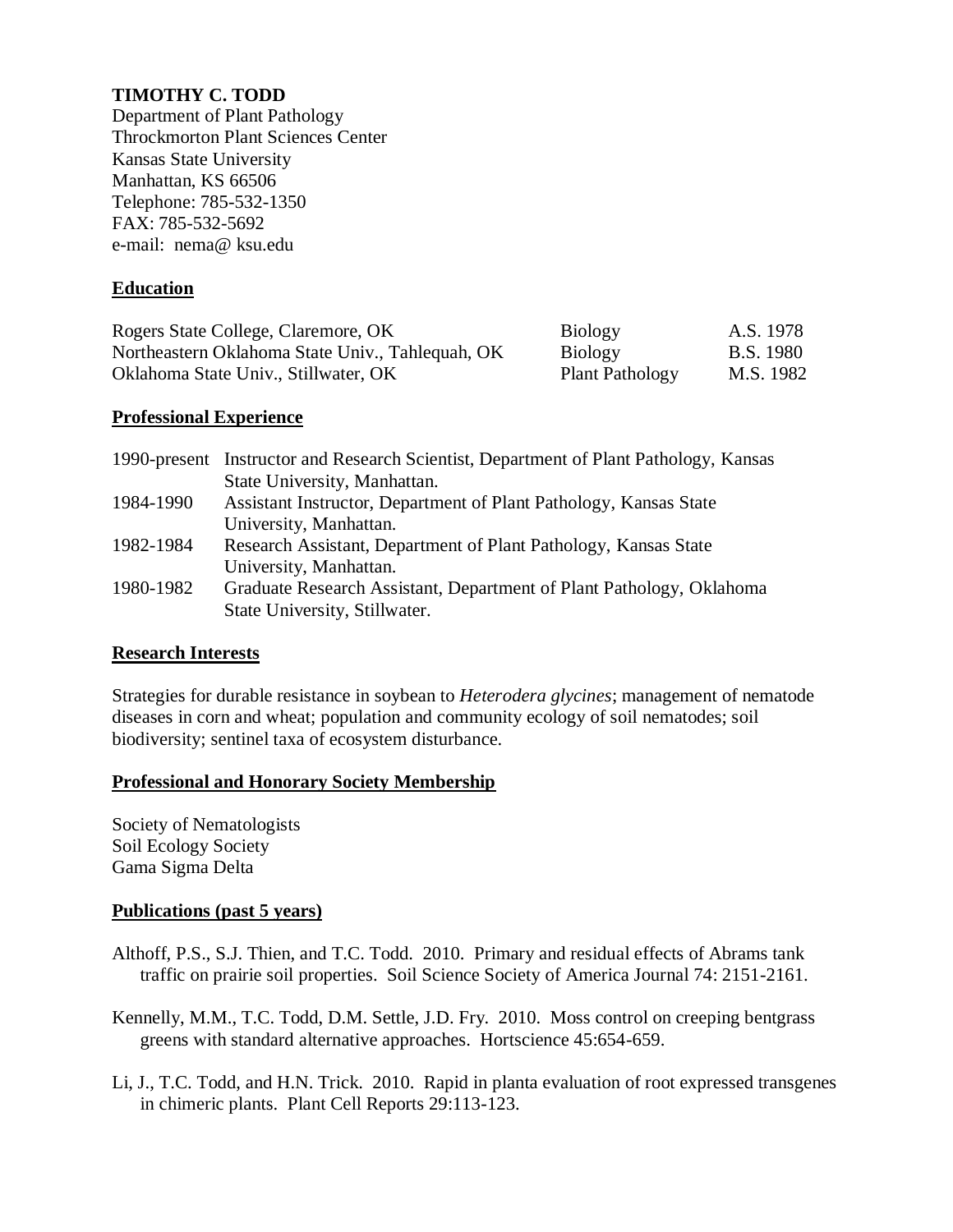- Li, J., T.C. Todd, T.R. Oakley, J. Lee, and H.N. Trick. 2010. Host derived suppression of nematode reproductive and fitness genes decreases fecundity of *Heterodera glycines* Ichinohe. Planta 232:775-785.
- Saleh, A.A., H.U. Ahmed, T.C. Todd, S.E. Travers, K.A. Zeller, J.F. Leslie, and K.A. Garrett. 2010. Relatedness of *Macrophomina phaseolina* isolates from tallgrass prairie, maize, soybean and sorghum. Molecular Ecology 19:79-91.
- Li, J., T.C. Todd, J. Lee, and H.N. Trick. 2011. Biotechnological application of functional genomics towards plant-parasitic nematode control. Plant Biotechnology Journal. doi: 10.1111/j.1467-7652.2011.00601.x
- Tylka, G.L., Todd, T., Niblack, T.L., MacGuidwin, A.E., and Jackson, T. 2011. Sampling for plant-parasitic nematodes in corn strip trials comparing nematode management products. Online. Plant Health Progress doi:10.1094/PHP-2011-08XX-01-DG.
- Brady, C. R., Li, J., Todd, T. C., Oakley, T. R., and Trick, H. N. 2012. Compatibility of foliar insecticides and soybean cyst nematode bioassays. Online. Plant Health Progress doi:10.1094/PHP-2012-4XX-01-BR.
- Wheeler, D., B.J. Darby, T.C. Todd, and M.A. Herman. 2012. Several grassland soil nematode species are insensitive to RNA-mediated interference. Journal of Nematology 44:91-100.
- Coolon, J.D., K.L. Jones, T.C. Todd, J.M. Blair, and M.A. Herman. 2013. Long-term-nitrogen amendment alters the diversity and assemblage of soil bacterial communities in tallgrass prairie. PLOS One 8(6): e67884. doi:10.1371/journal.pone.0067884.
- Darby, B.J., T.C. Todd, and M.A. Herman. 2013. High-throughput amplicon sequencing of rRNA genes requires a copy number correction to accurately reflect the effects of management practices on soil nematode community structure. Molecular Ecology. Online. doi: 10.1111/mec.12480.
- Retta, A., L.E. Wagner, J. Tatarko, and T.C. Todd. 2013. Evaluation of bulk density and vegetation as affected by military traffic at Fort Riley, Kansas. Transactions of the American Society of Agricultural and Biological Engineers 56:653-665.
- Blunt, T. D., Jacobi, W. R., Appel, J. A., Tisserat, N., and Todd, T. C. 2014. First report of pine wilt in Colorado, USA. Plant Health Progress doi:10.1094/PHP-BR-14-0010.
- Brzostowski, L.F., W.T. Schapaugh, T.C. Todd, C.R. Little, P.A. Rzodkiewicz. 2014. Effect of host resistance to *Fusarium virguliforme* and *Heterodera glycines* on sudden death syndrome disease severity and soybean seed yield. Plant Health Progress doi:10.1094/PHP-RS-13- 0100.